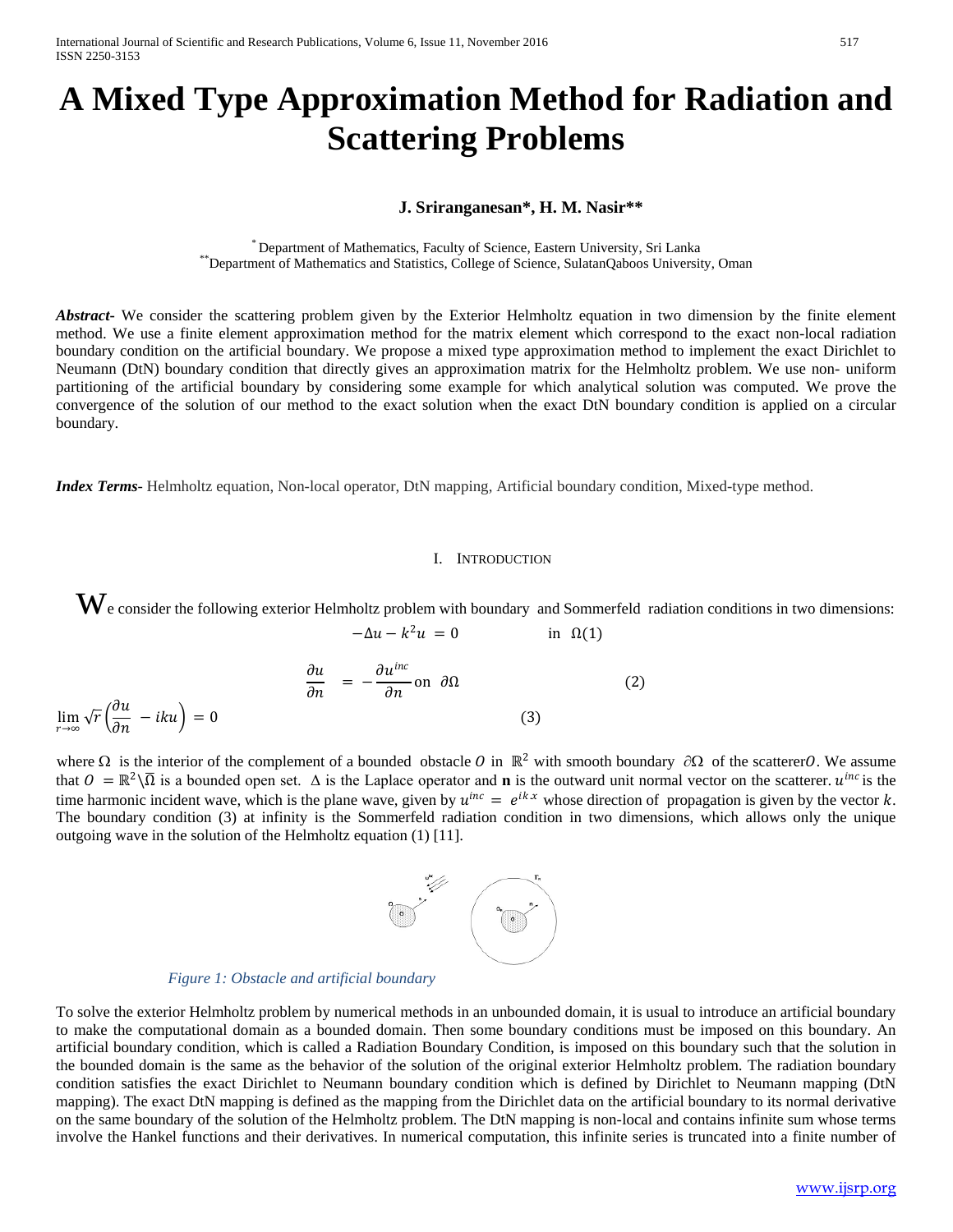The non-local radiation boundary conditions expressed as a pseudo-differential operator and considered its numerical approximation. Also, we introduce a mixed type approximation method for the sesqui-linear form corresponding to the pseudo-differential operator. This gives a simple finite element matrix for these forms when non-uniform mesh is used. We represent the non-local DtN mapping on the artificial boundary as a pseudo-differential operator, which is defined as a function of the Laplace-Beltrami operator  $D^2$ :  $-\frac{\partial^2}{\partial \theta^2}$  on the circular artificial boundary. Specifically, the pseudo-differential operator  $M(D^2)$  gives the sesque-linear form defined by  $(M(D^2), \ldots)_{\Gamma_R}$  with respect to the basic inner product  $(\ldots)_{\Gamma_R}$  The Finite element method matrix is then given by [B]RM([B]<sup>-1</sup>[A]), where [A] and [B] are finite element matrices corresponding to the sesqui-linear forms  $(D^2, \cdot, \cdot)_{L^2(0, 2\pi)}$  and  $(\cdot, \cdot)_{L^2(0, 2\pi)}$ respectively. This matrix is used in the finite element approximation of the Helmholtz problem.

In this paper, we implement a mixed type approximation method to obtain a finite element matrix corresponding to the exact Dirichlet to Neumann boundary condition using non-uniform partition. Then apply this approximation method to the scattering problems.

#### II. METHODOLOGY

#### *A. Radiation boundary condition*

When solving the exterior Helmholtz problem numerically, the unbounded domain  $\Omega$  is truncated into a bounded domain by introducing an artificial boundary Γ<sub>R</sub> and an artificial boundary condition is imposed on the Γ<sub>R</sub> (Figure 1). Then artificial boundary condition is imposed on  $\Gamma_R$  such that the outgoing scattering waves pass through the boundary without any reflection. This new boundary condition is referred as radiation boundary condition [9].

We consider the two dimensional polar coordinate system  $(r, \theta)$  in the plane to represent the Helmholtz problem (1) and choose the artificial boundary as a circle of large enough radius R. Let  $B_R$  be the circular domain bounded by  $\Gamma_R$  which includes O in its interior. The computational domain is then  $\Omega_R = B_R \backslash O$ .

On  $\Gamma_R$ , we impose the exact radiation boundary condition

$$
\frac{\partial u}{\partial r} = -Mu, \qquad |x| = R,
$$

where *M* is the Dirichlet- to -Neumann (DtN) mapping because it maps the Dirichlet data of a solution to the exterior Helmholtz problem with respect to the exterior of  $\Gamma_R$  to the corresponding Neumann data. The exact solution  $u(r, \theta)$  for (1) outside the $B_R$  has the following representation:

$$
u(r,\theta) = \frac{1}{2\pi} \sum_{m=-\infty}^{\infty} \frac{H^{(1)}(kr; m)}{H^{(1)}(kR; m)} \int_{0}^{2\pi} u(R,\phi) e^{im(\theta-\phi)} d\phi,
$$

where  $H^{(1)}(x, m) = H_m^{(1)}(x)$  is the Hankel function of the first kind of order m. And

$$
\frac{\partial u}{\partial r}\big|_{r=R} = \frac{k}{2\pi}\sum_{m=-\infty}^{\infty}\frac{H^{(1)'}(kR;\,m)}{H^{(1)}(kR;\,m)}\int_{0}^{2\pi}u(R,\phi)e^{im(\theta-\phi)}\,d\phi\,.
$$

The DtN operator  $M$  can be analytically represented as follows:

$$
(M\omega)(\theta)=-\frac{k}{2\pi}\sum_{m=-\infty}^{\infty}\frac{H^{(1)'}(kR;\,m)}{H^{(1)}(kR;\,m)}\int_{0}^{2\pi}\omega(\,\phi)e^{im(\theta-\phi)}\,d\phi.
$$

The reformulated problem in the bounded domain  $\Omega_R$  is then given as

$$
\Delta u - k^2 u = 0 \qquad \text{in } \Omega_R(4)
$$

$$
\frac{\partial u}{\partial n} = -\frac{\partial u^{inc}}{\partial n} \text{ on } \partial \Omega \tag{5}
$$
\n
$$
\frac{\partial u}{\partial n} = -Mu \qquad \text{ on } \Gamma_R(6)
$$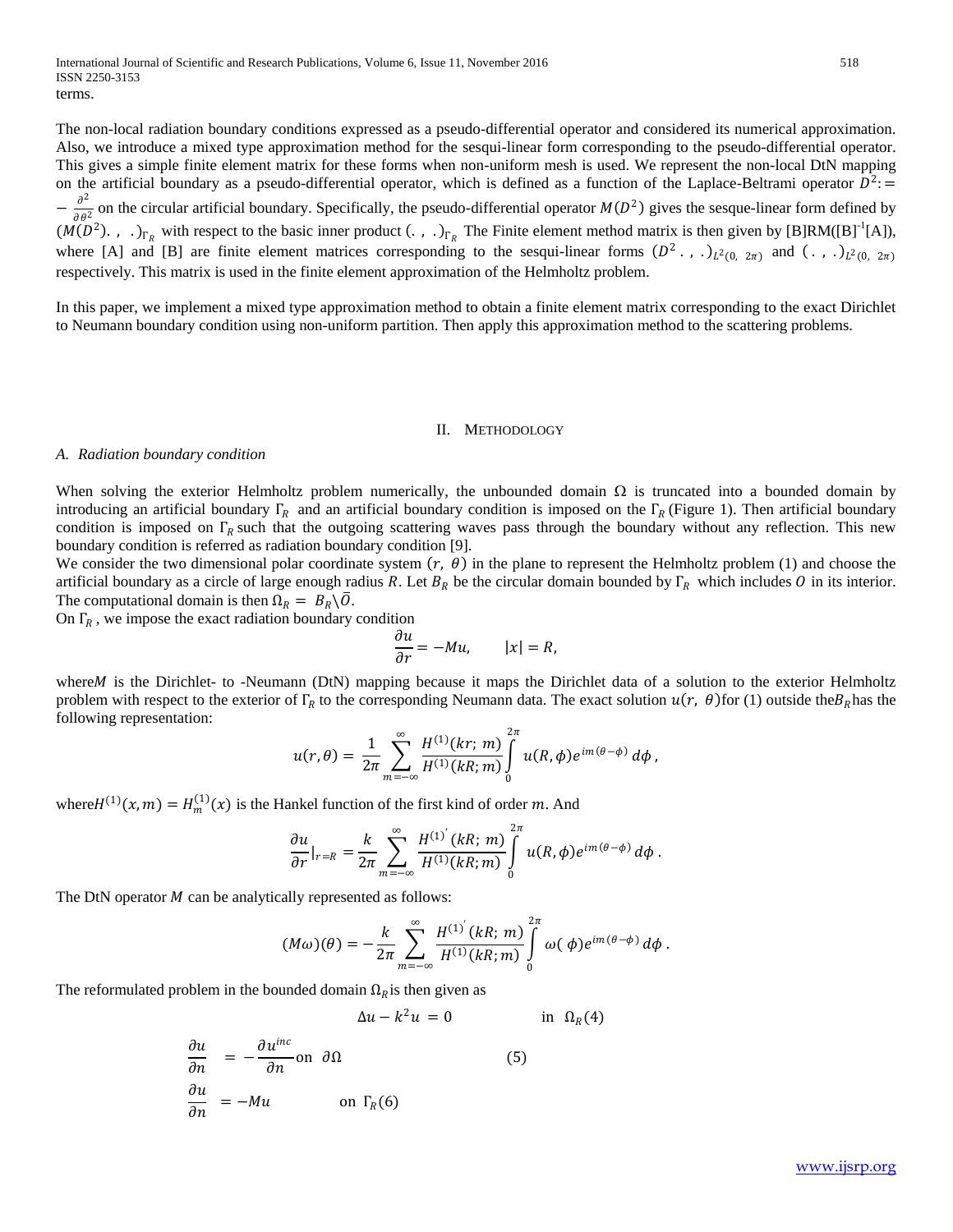International Journal of Scientific and Research Publications, Volume 6, Issue 11, November 2016 519 ISSN 2250-3153

#### *B. Variational formulation*

Variational formulations are derived by a given finite exterior domain $\Omega_R$ . The Helmholtz equation (1) is multiplied by a test function v, where  $v \in V \equiv H^1(\Omega_R)$ ,  $H^s(\Omega_R)$  is the Sobolev space of order  $s \in \mathbb{R}$  in  $\Omega_R$  and then integrated over  $\Omega_R$ . This gives a sesqui-linear form after integration by parts:

$$
a(u,v) + \langle \gamma u, \gamma v \rangle_M + \left(\frac{\partial u^{inc}}{\partial n}, v\right)_{\partial \Omega} = 0
$$

where  $\gamma : H^1(\Omega_R) \to H^{1/2}(\Gamma_R)$  is the trace operator and the sesqui-linear forms  $a(\cdot, \cdot), <, \cdot>_{M}$  and  $(\cdot, \cdot)_{\partial\Omega}$  are respectively.

$$
a(u, v) = \int_{\Omega_R} \left( \frac{\partial u}{\partial r} \frac{\partial \bar{v}}{\partial r} + \frac{1}{r} \frac{\partial u}{\partial \theta} \frac{\partial \bar{v}}{\partial \theta} - k^2 u \bar{v} \right) r \, dr \, d\theta, \qquad u, v \in H^1(\Omega_R)
$$
  

$$
< p, q>_{M} = \int_{0}^{2\pi} (Mp)(\theta) \bar{q}(\theta) R \, d\theta, \qquad p, q \in H^{1/2}(\Gamma_R) \qquad (7)
$$

and  $(f, g)_{\partial\Omega} = \int_{\partial\Omega} fg \, d\sigma$ ,  $f, g \in L^2(\partial\Omega)$ .

Now, based on the element partitioning of the computational domain, we introduce a finite dimensional subspace  $V_h$  of V. Then the finite element approximation is to find  $u_h \in V_h$  such that

$$
a(u_h, v_h) + \langle \gamma u_h, \gamma v_h \rangle_M + \left(\frac{\partial u^{inc}}{\partial n}, v_h\right)_{\partial \Omega} = 0, \qquad \forall v_h \in V_h.
$$

#### *C. Finite Element Method*

The computational domain is discretized with the first order triangular element. Triangular mesh was created using the pdetool method in Matlab (version 7.6.0.324 (R2008a)). From the mesh the triangle node numbers, Co-ordinates of the triangle node and boundary node number of the computational domain are retrieved. Global stiffness matrix and general force vector are assembled using the mesh data. Then the element stiffness matrices are assembled to the boundary of the computational domain. After that the mixed type approximation matrix is calculated using the equation  $[B]RM([B]^{-1}[A])$ . This matrix is also assembled with the global stiffness matrix. The incident wave is applied at the obstacle. The mixed type approximation method solution is computed.

The element stiffness matrix is evaluated for each element and is assembled over the entire region according to the global node numbering to obtain a global matrix equation. The global stiffness matrix is assembled by adding the coefficients of the element matrices with an entries corresponding to their global nodal numbers. Then the global stiffness matrix is assembled with the mixed type approximation matrix  $M<sup>Mixed</sup>$ 

#### *D. Mixed type approximation matrix*

Commonly, the non-local operator in the radiation boundary condition is expressed in the form of Fourier series. Hence the operator itself, the corresponding sesqui-linear form and the finite element matrix with respect to a partition of the artificial boundary are all expressed in infinite series. In numerical computation, the infinite series is reduced to a finite sum, which introduces some additional truncation error.

We observe that the non-local operator is a pseudo differential operator expressed as a function of the Laplace-Beltrami operator  $D^2 = -\frac{\partial^2}{\partial \theta^2}$  on the artificial boundary and define a Finite Element approximation matrix which we call a mixed type approximation matrix corresponding to the sesqui-linear form of the operator with respect to a given partition.

Specifically, the pseudo-differential operator  $M(D^2)$ , as a function of a differential operator  $D^2$  is defined as follows:

$$
M(D^{2}) = -k \frac{H^{(1)'}(kR; \sqrt{D^{2}})}{H^{(1)}(kR; \sqrt{D^{2}})}.
$$

With the same partition and basis-functions, the finite element matrices corresponding to the sesqui-linear forms  $(p', q')_{L^2(0, 2\pi)}$  and  $(p, q)_{L^2(0,2\pi)}$ respectively are given by [A]and [B], where  $h_{i}$ ,  $_{i=1, 2, \cdots, N-1}$  are the length of the boundary element.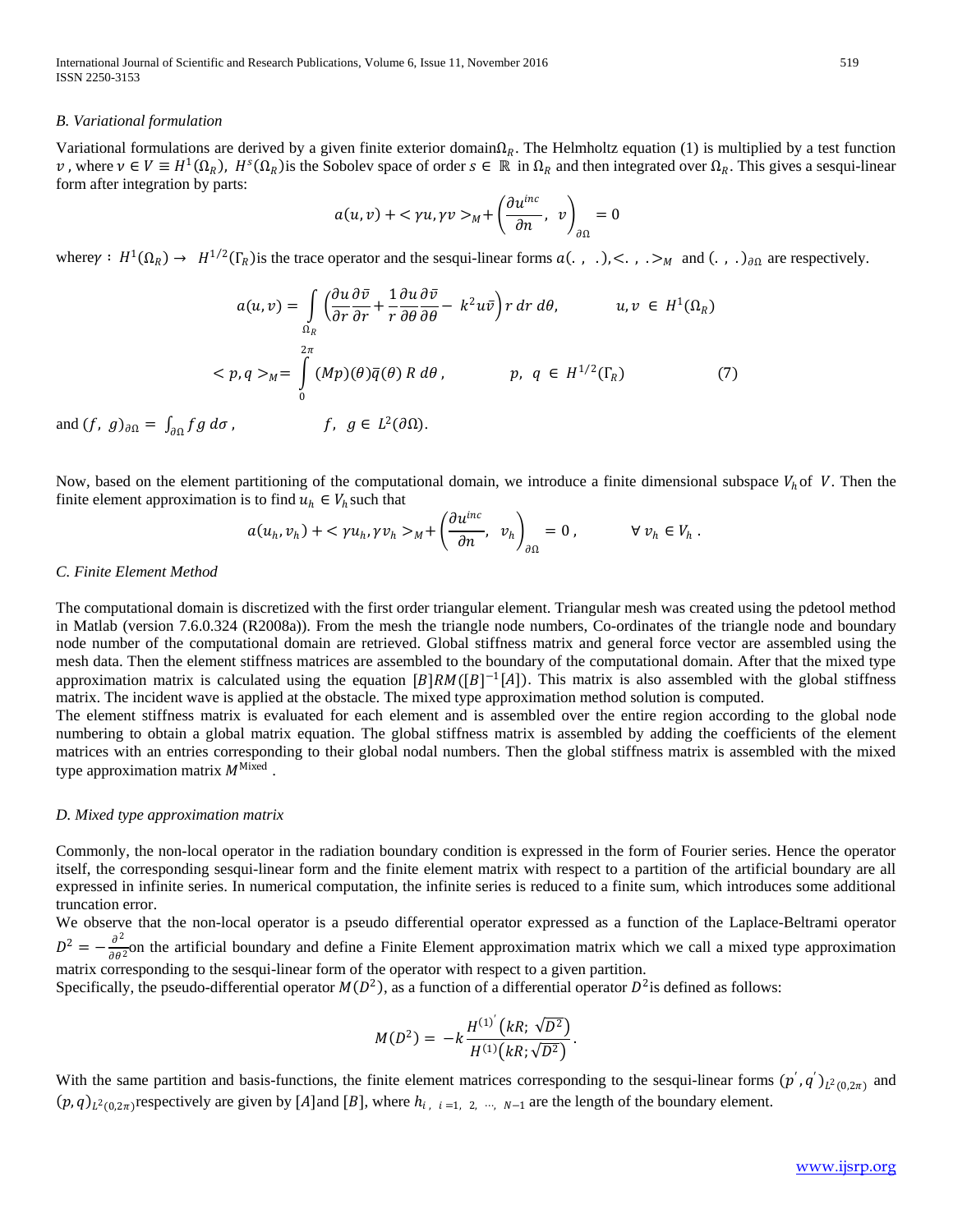International Journal of Scientific and Research Publications, Volume 6, Issue 11, November 2016 520 ISSN 2250-3153

$$
[A] = [A_{ij}] = \begin{cases} \frac{1}{h_{i-1}} + \frac{1}{h_i} & \text{if } i = j \\ \frac{1}{h_{i-1}} & \text{if } i = j + 1 \\ \frac{1}{h_{i-1}} & \text{if } i = j - 1 \\ -\frac{1}{h_{N-1}} & \text{if } i = N - 1, j = 1 \text{ and } i = 1, j = N - 1 \\ 0 & \text{elsewhere} \end{cases}
$$

where index 0 is regarded  $N - 1 \equiv 0$ .

$$
[B] = [B_{ij}] = \begin{cases} \frac{2}{6}(h_{i-1} + h_i) & \text{if } i = j \\ \frac{1}{6}h_{i-1} & \text{if } i = j + 1 \\ \frac{1}{6}h_{i-1} & \text{if } i = j - 1 \\ \frac{1}{6}h_{N-1} & \text{if } i = N - 1, j = 1 \text{ and } i = 1, j = N - 1 \\ 0 & \text{elsewhere} \end{cases}
$$

where index 0 is regarded  $N - 1 \equiv 0$ .

The mixed type approximation matrix is defined as follow:

**Definition:** A mixed type approximation matrix corresponding to the sesqui-linear form  $\lt$ . , . ><sub>M</sub> defined in the equation (7) for the pseudo-differential operator  $M(D^2)$  with respect to a partition of  $\Gamma_R$  is defined by

$$
M^{\text{Mixed}} = [B]RM([B]^{-1}[A]),
$$

where the matrices  $[A]$  and  $[B]$  are given above and  $R$  is the radius of the circular artificial boundary.

The matrix  $M<sup>Mixed</sup>$  is a function of the matrices [A] and [B] and also its eigenvalues can be expressed as a function of the eigenvalues of the matrices [A]and [B]. Therefore the  $j^{\text{th}}$  eigenvalue  $\lambda_j^{\text{Mixed}}$  of  $M^{\text{Mixed}}$  is given by

$$
\lambda_j^{\text{Mixed}} = RM(v_j^2) \lambda_j^B
$$

where  $v_j^2 = \frac{\lambda_j^A}{\lambda_j^B}$  is the eigenvalue of  $B^{-1}A$  and  $\lambda_j^A$  and  $\lambda_j^B$  are the eigenvalues of the matrices [A] and [B] respectively.

The eigenvalues  $\lambda_j^{\text{Mixed}}$  in above of the mixed type approximation matrix are expressed in one term. The function  $M(v^2)$  is the logarithmic derivative of the Hankel function of the first kind of fractional order  $v$ . That is

$$
M(v^2) = -k \frac{H^{(1)}(kR; v)}{H^{(1)}(kR; v)}.
$$

The computation of this function requires the computation of the Hankel function and its derivative.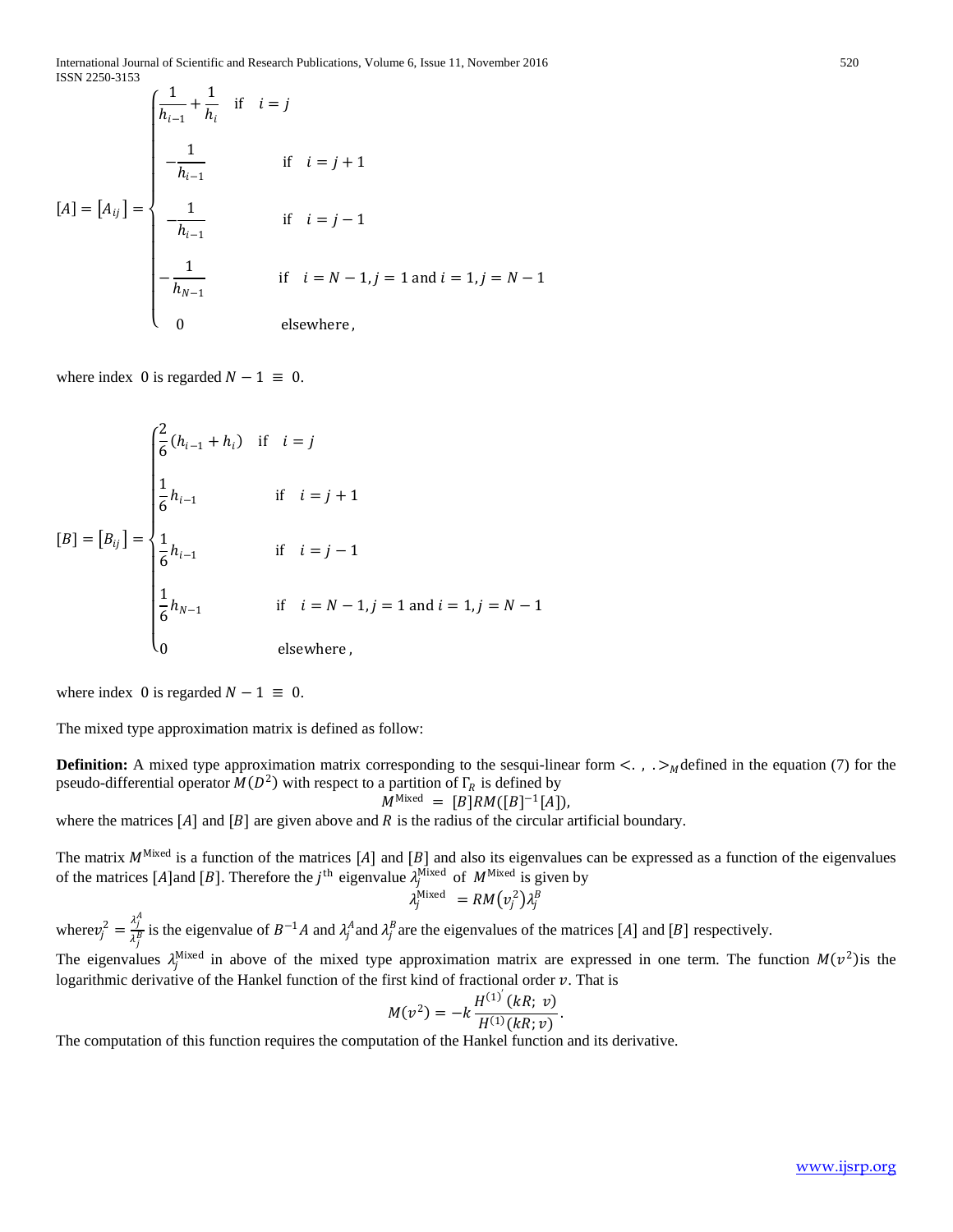International Journal of Scientific and Research Publications, Volume 6, Issue 11, November 2016 521 ISSN 2250-3153

#### III. NUMERICAL RESULTS

We present some of the results of numerical testing of our application of the mixed type method. In order to test the convergence of the computed solutions, we compared the computed solutions with the exact solution as the non-uniform mesh size decreases.



*Figure 2: Convergence of mixed and exact solutions*

| Wave     | Number of    | <b>Errors</b> |
|----------|--------------|---------------|
| Number   | <b>Nodes</b> |               |
| π        | 246          | 0.5481        |
|          | 984          | 0.3400        |
|          | 3936         | 0.1912        |
| $1.4\pi$ | 246          | 1.4320        |
|          | 984          | 0.9902        |
|          | 3936         | 0.5750        |

 *Table 1: Maximum difference between the computed solution and the exact solution*

The figure shows that the difference between the computed solutions of exact and mixed type finite element method converge. To see the difference between the computed solutions and the exact solution, we computed the maximum difference

$$
\| u^{\text{exact}} - u^{\text{Mixed}} \|_{\infty, \Omega_{R,h}} = \max_{x \in \Omega_{R,h}} | u^{\text{exact}}(x) - u^{\text{Mixed}}(x) |
$$

and plotted against the non-uniform mesh size, where  $\Omega_{R,h}$  is the discretized computational domain. The results are shown in Table 1. For the finite element mesh, we choose the mesh size from 246 to 3936. Figure 2 shows that the number of nodes increases, that is mesh size decreases, the error decrease. So our mixed type method is convergent.

Here we consider some examples of circular, elliptical and square obstacle with various wave numbers. For the first test, we considered an example of a circular obstacle of radius  $a = 1$  with artificial boundary radius  $R = 4$ . The incident wave in the xwave in the  $x$ -

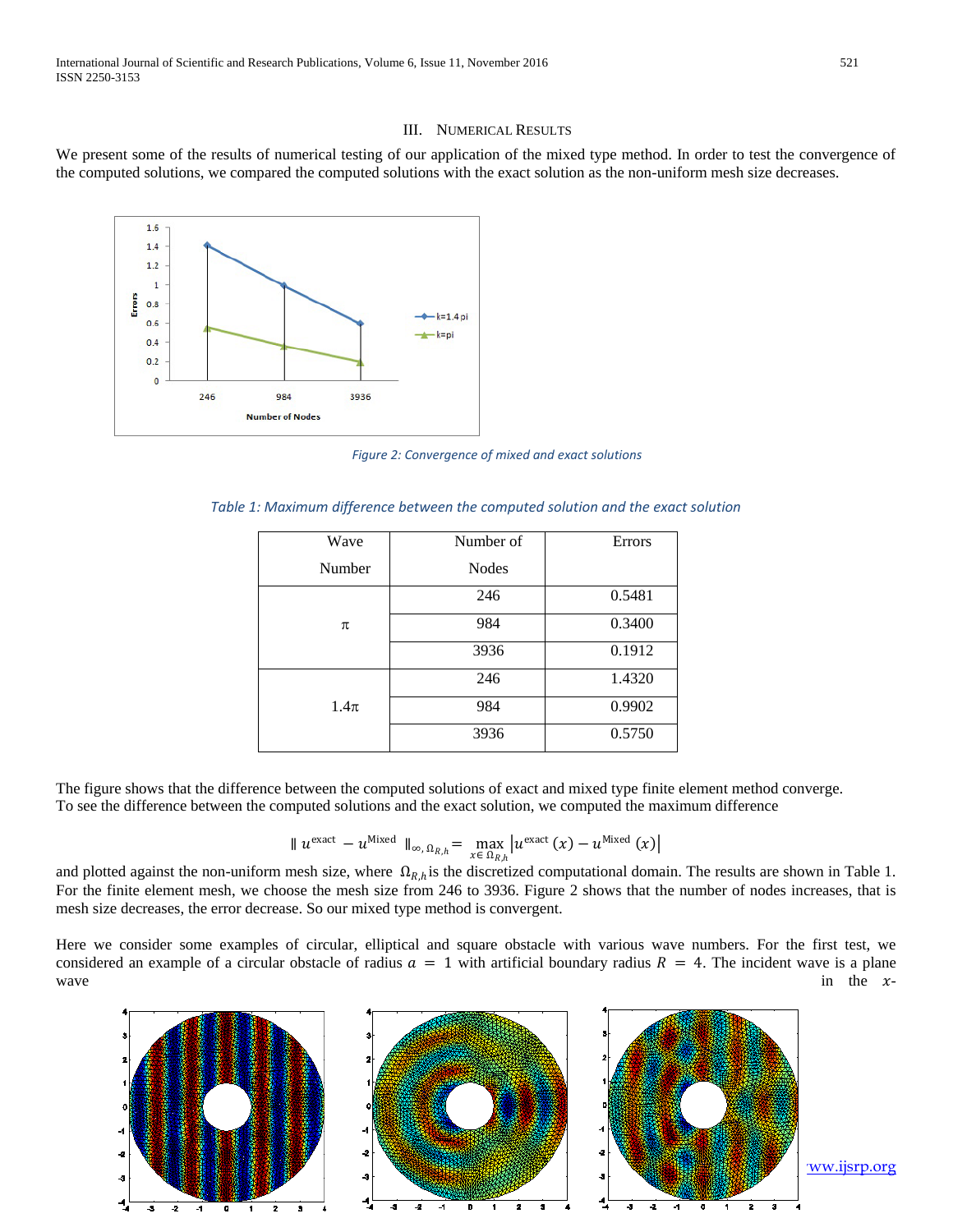*Figure 3: Incident, Scattered & Total waves respectively for the circular obstacle, k=1.4*π*,* φ *=0*



*Figure 4:Incident, Scattered & Total waves respectively for the circular obstacle, k=π,*  $\varphi$  *= π/4* 

For the elliptical obstacle, the major axis and minor axis are  $2a = 4$  and  $2b = 2$  respectively. The artificial boundary is a circle of radius  $R = 3$ . Figure 5 shows that the incident waves inthe direction of x-axis from the right, scattering waves and total waves with the wave number  $k = \frac{3\pi}{2}$ .



*Figure 5: Incident, Scattered & Total waves respectively for the elliptical obstacle, k = 3*π*/2,* φ *= 0*

For the square obstacle, the length of square is 2. The artificial boundary is a circle of radius  $R = 4$ . Figure 6 shows that the scattering waves corresponding to the incident wave with the wave number  $k = 1.5\pi$  and wave direction  $\phi = \frac{\pi}{3}$ .